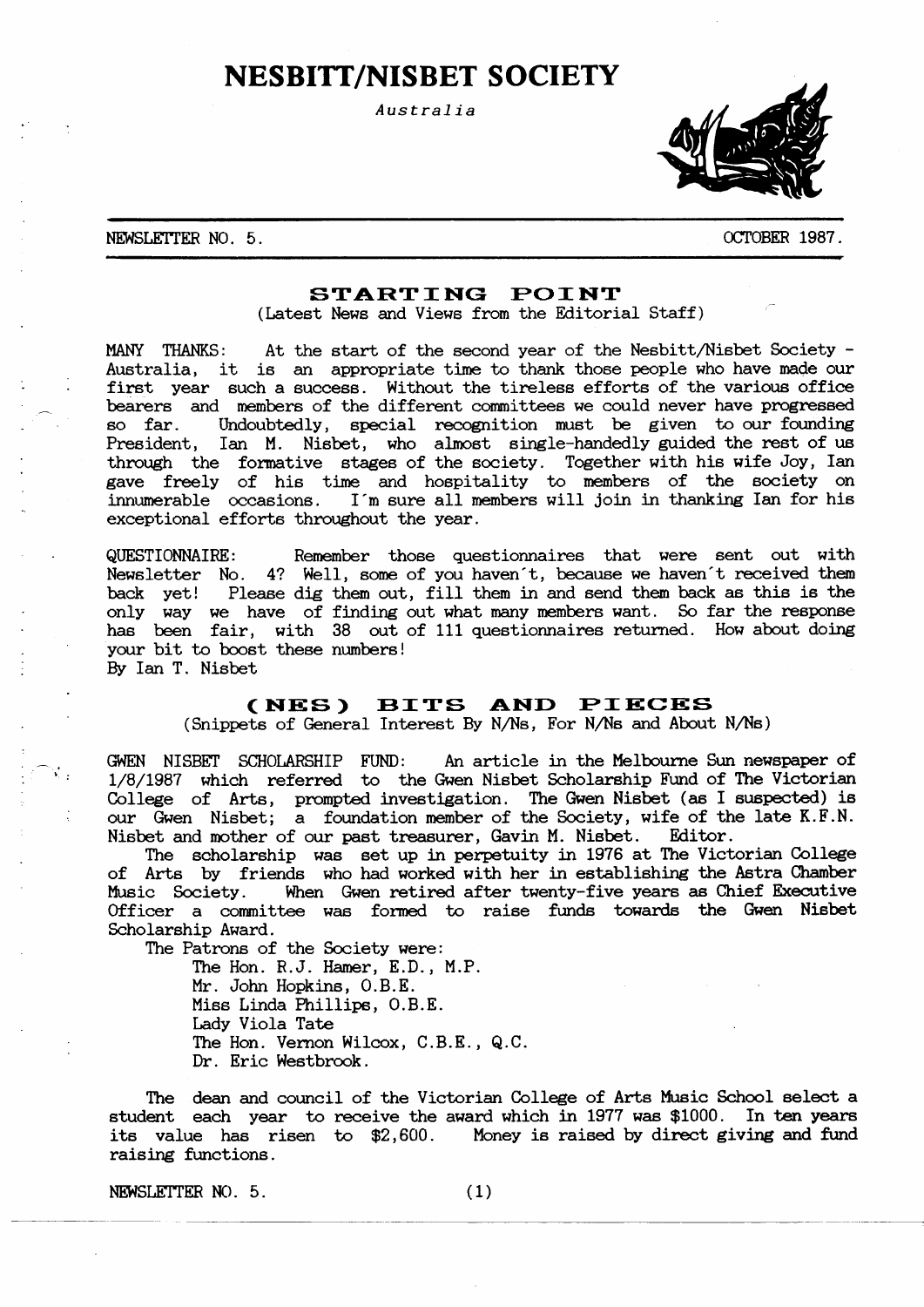It is now in the hands of a management committee consisting of adult children of the original committee. They are: Mrs. Marjorie McPherson, Mr. Trevor Baldock, Mr. Neil Williams and Mr. Gavin M. Nisbet.

Over the last three years it was decided to also establish a smaller award, for a first year student at the college. This year it was \$800. Material supplied by Gavin M. Nisbet.

\* \* \*

OUR 14 WEEK "OVERSEAS EXPERIENCE": After 11 weeks of "back-packing" and "Eurailing" through Europe we crossed the English Channel, hired a car and somewhat dampened (weather not spirit) spent three weeks touring England, Wales and Scotland. Unfortunately our itinerary, though flexible, did not allow us to make it to the Naval Club Meeting of the Nesbitt/Nisbet Society of the U.K. in May. We were however able to call on Dick Nesbitt, the U.K. president in After months of endlessly changing faces and places it was Alresford. wonderful to be made so welcome by a virtual stranger solely on the basis of the affinity afforded through the Nesbitt/Nisbet Society. Our genealogical research had not developed to a stage to allow research in Scotland, so we opted for a sight-seeing tour of the U.K. Based on what we saw and those we met in the Border District we would encourage any members contemplating attending the Nesbitt/Nisbet Gathering at Ferniehirst Castle and environs next year to do so and take advantage of an important facet of the society fellowship, both in Australia and with our overseas associates. By Gary and Merryn Nisbet.

#### \* \* \*

N/N PLACES: Here are some Nesbitt places in Canada. NESBITT - A Hamlet south of Brandon. The railway reached this point in 1891. The Hamlet was named after John Nesbitt Kirchoffer a senator who represented the Brandon Constituency from 1892-1912. He promised a Town Bell if a station was named after him. Unfortunately he died before the bell was purchased.

NESBITT LAKE - Northeast of Athapapuskow Lake. After Flight Sergeant Gordon B. Nesbitt, R.C.A.F., a casualty of World War 1. From the Department of Cultural Affairs and Historical Resources, Manitoba,

Canada.

\* \* \*

PROUD GRANDFATHER: Jack Nesbitt of Paynesville is in the news again. Jack became a grandfather for the first time on July 22. Congratulations to daughter Vicki and husband Chris Birchall (also society members) of North Clayton, Victoria, on the birth at the Moorabbin Hospital of their daughter Erin, who weighed in at  $3.54$  kg,  $(7 \text{ lbs } 8 \text{ 1/2 ounces}).$ 

\* \* \*

NEWSLETTER SPONSOR: During a recent telephone conversation with Dot Nesbit we discussed the various genealogical societies of which there are nine within Australia, who are receiving our newsletter. I be moaned the fact that expense prevented postage to overseas societies. Dot kindly offered to sponsor the postage of our newsletter for one year to the Public Library at Londonderry in Northern Ireland and the Scottish Genealogical Library at Edinburgh.

Thank you Dot for the thoughtful gesture. Are there any other members who would like to sponsor a society or library of their choice and help expand our circulation? The cost of postage to the U.K. is \$1.00 for each newsletter. If so please indicate the name and address of the society or societies you favour,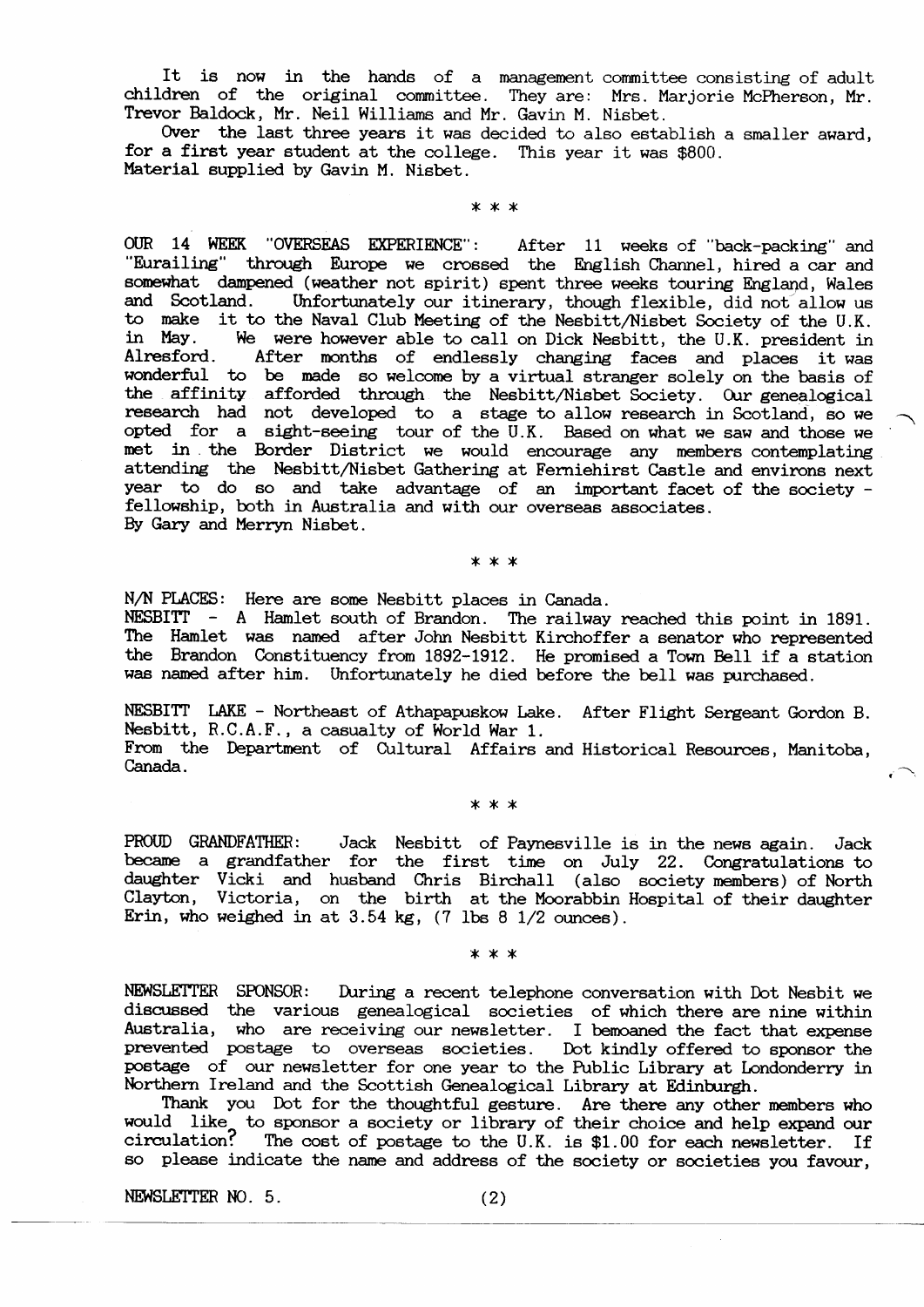make out your cheque to the Nesbitt/Nisbet Society Australia and post to our treasurer, Peter Watson. Editor

\*\*\*

DONATION: On the right is a copy of a hand-washed print of Nisbet House by Liz Holmes of Paxton, Berwick-

upon-Tweed, Berwickshire. Mona<br>Mountier of Wynnum Queensland Mountier of Wynnum Queensland purchased the print at the Naval Club meeting in May and has donated it to the N/N Society.

Nisbet House is situated in the Borders area in the south-east of Scotland and has a very interesting history which was covered by our gue6t speaker Janet Glbson on May 22nd, 1987.

Thank you Mona for your contribution to our increasing store of N/N memorabilia.



# SOCIETY NEWS

ANNUAL GENERAL MEETING: The events of 27 June 1986 culminated in the First Annual General Meeting for the Nesbitt/Nisbet Society - Australia, conducted at 26 Walnut Road North Balwyn on 19 September 1987. Twenty eight attended.

Delivering the chairman's address, Ian M. Nisbet-paid-tribute-to-Bruce Nesbit for his initiative and untiring efforts in convening the Interest Meeting which led to the establishment of the Australian branch of the N/N Society and saw its membership reach 111 in the first year.

Recognition was paid to the wise council and support of Richard K. Nesbitt and Bill Kelsey in the establishment of the society which reflected it s international nature. These links between the overseas N/N Societies has been further strengthened by personal contacts of N/Ns on overseas visits.

Recognition was duly paid to the efforts of the Newsletter Editor and his committee in the high standard of the newsletters and the importance the newsletter plays in communication between N/Ns. The President also thanked the retiring Treasurer Gavin Nisbet.

Following the election of office bearers (see page 8 for updated list) John Barth presented an entertaining talk on researching Scottish family history from sources available within Australia.

Sources available within Australia.<br>John is the author of the recently released publication "Scottish Family History Volume 1" - A research and source guide with particular emphasis on how to do your research from sources available within Australia. In addition to gearing up for the release of volume 2, John is currently seeking information on all Scottish immigrants to Australia - truly an ambitious project. Please contact me if you wish to assist

Following a vote of thanks, all in attendance enjoyed supper and a chance to purchase an autographed copy of John's book. By Ian G. Nisbet, Secretary.

x\*x

WORKSHOP/FORK TEA: A small group gathered at the home of Ian G. and Lesley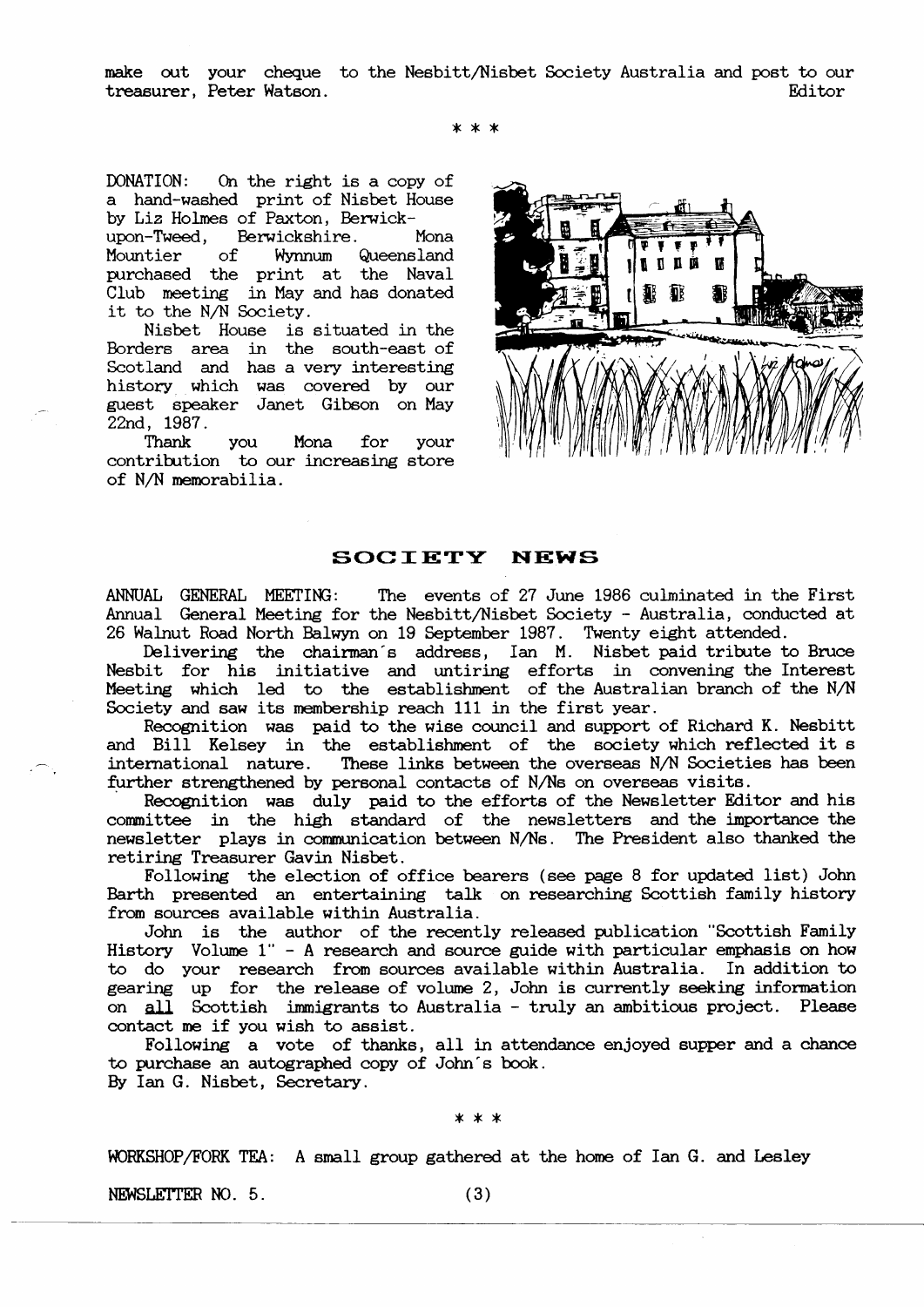Nisbet at 1 St. Johns Parade, Kew on August 8. A variety of dishes were provided by the members and while they were being prepared drinks were served by our hosts. During and after eating, the evening developed into more of a relaxed social gathering than a workshop. Lyn McFarland brought along her archival material which was perused by all, and our newsletter editor presented files, which due to cost and space, are not published in our newsletter. Among them were the U.K and North America membership lists. It is intended that these lists will be available to interested members for a small fee to cover printing and postage. Gary and Merryn Nisbet were quizzed on their "OVERSEAS EKPERIENCE" (6ee their article on page 2).

It was a very enjoyable evening; many thanks Ian and Lesley.

GATHERING 1988: As mentioned in Newsletter No. 4., we can look forward to the "Gathering" on 28th May at Ferniehirst Castle Scotland.

\*\*x(

Ferniehirst Castle is the ancestral hone of the Kerr family, and is owned by the Marquis of Lothian, Chief of the Kerrs and Baron of the Nisbet Estate.

It is an unrivalled example of a sixteenth century Border Castle and has been powrded by the storms of border battles, being demolished and rebuilt three times between 1490 and 1540. Today it has been remodelled to serve as a conference centre.

The castle sits perched on a rock above the River Jed, 6ome two miles south of the town of Jedburgh. Jedburgh is certainly in Nisbet Country, for some 2.5 miles north are the hamlets of West Nisbet, Nisbet, East Nisbet and also Nisbet Hillhead, Nisbet Moor and Upper Nisbet. To the north west is Melrose, where Melrose Abbey (of the Charter of Thomas de Nisbet) is Iocated.

This is probably one of the finest and most beautifully located of scottish abbeys. The abbey was frequently pillaged and destroyed. It has been carefully restored and is well worth a visit. The heart of Robert the Bmce is said to be buried beneath the eastern windows.

To the north-east of Melrose is the town of Duns.

Jedburgh itself, is praised as one of the most attractive towns in the Downlands. Here, too, is an abbey of red sandstone, twice burned and saved and seven times damaged. It was founded in the twelfth century by King David I. Here many important people were welcomed - Malcom IV, David's grandson, who died in the nearby castle in 1165, and also Alexander III whose marriage to Jolande was celebrated in this abbey jn L265.

That's not all in Jedburgh. There is the house of Mary Queen of Scots and the house where "Bonnie Prince Char1ie" slept, at the corner of Blackhills Close, when he was en route to England and the 1745 uprising.

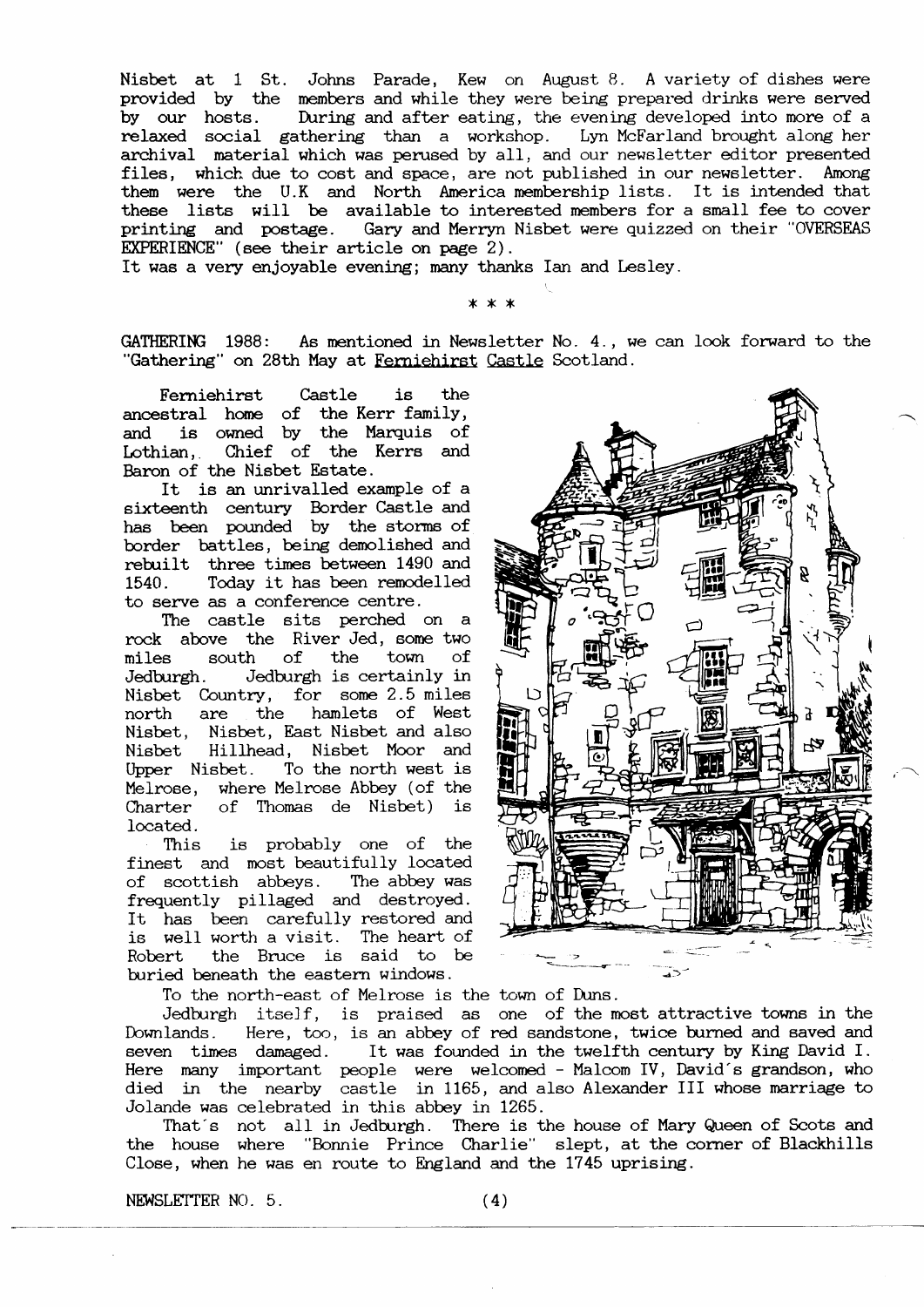This area is saturated with history, blood and death, defeat and victory. There is much to see, all a bonus to our Clan Gathering on 28th May next year.

Now is the time to make your plans to attend. Check with your travel agent and develop flight plans - to and from! For information regarding local lodgings write to the Tourist Advice Bureau, Abbey Place, Jedburgh, Scotland. Advise your eontact person of your intention to be with us at the first gathering since Glasgow, 1983.

This is an edited version of an article by Bill Kelsey (N.A. and U.K. Newsletter Editor) which will appear in his October newsletter and is reproduced with his permission.

## FEATURE ARTICLE

In this newsletter we present the first part of a three part article which will undoubtedly be of widespread interest to N/N members. It is called "The Nisbets " by J.W. Nisbet and first appeared in the March 1972 edition of Misbets " by J.W. Nisbet and first appeared in the March 1972 edition of "Scotland's Magazine". It is reproduced unedited with permission from the Scottish Board, but due to its length, it will be spread over three issues of the newsletter. We are sure you will find it worth waiting for!

> THE NISBETS by J.W. Nisbet

WITH the Berwickshire of Duns the name most closely associated in the recent past has been Jim Clark, winner of a host of international motor car races twice world champion and the first honorary burgess of the Burgh of Barony. Btt before his tragic death in 1968 a memorial had also been erected for another famous son, John de Duns Scotus, celebrated ecclesiastic and philosopher who seven centuries ago was known throughout the civilised world as "The Subtle Doctor". Nor has it been forgotten that about the same time and in the heart of the Merse (marshland) there existed the family of Nisbet, a name with many spellings and probably derived from two words - Nesse, Naes or Naesse, indicating a headland or cape, and Byth or Bit, signifying a dwelling or particular place. In those far off days its home was the Castle of Nisbet, a stronghold which withstood many forays and raids. But in the seventeenth century it was reconstructed and became known as Nisbet House. This was the result of the efforts of the eldest son of Sir Philip Nisbet of that llk, Alexander, who in 1609 had married the wealthy Katharine, only daughter of Robert Swinton. For many years his family flourished. But, when the Covenanters triunphed in 1641, Sir Alexander ceased to be Sheriff of Berwickshire, was forced to leave Scotland and, with three of his five sons, joined the Royal Forces. Major Alexander Nisbet, the fourth son, was killed at the siege of York in 1644. Philip, the eldest son and heir, was a distinguished officer and Governor of Newark-upon-Trent. He fought gallantly under the leadership of the Marquis of Montrose. But on 13 September 1645 after the battle of Philiphaugh he was taken prisoner and, shortly afterwards executed in Glasgow. Robert, the third son, rose to the rank of colonel. After Carbisdale he was captured and condemned; and he suffered capita punishment in Edinburgh in 1650. Meanwhile, Sir Alexander, the father, had incurred heavy debts in supporting the Royal cause. In the end, after imprisonment first in Jedburgh, then in Duns, he was compelled to surrender all his property to his creditors, in particular John Kerr, ancestor of the Sinclairs. That was in 1642. For some years he lived frugally in Ireland, and in spite of two partitions to the Crown after the accession of Charles II, he never regained his estate.

Adam, his youngest son, had established himself as a writer in Edinburgh; and in 1653 he married Janet, daughter of Alexander Aikenhead. The only surviving male issue was the famous Alexander Nisbet, born in Edinburgh in 1657

NEWSLETTER NO.  $5.$  (5)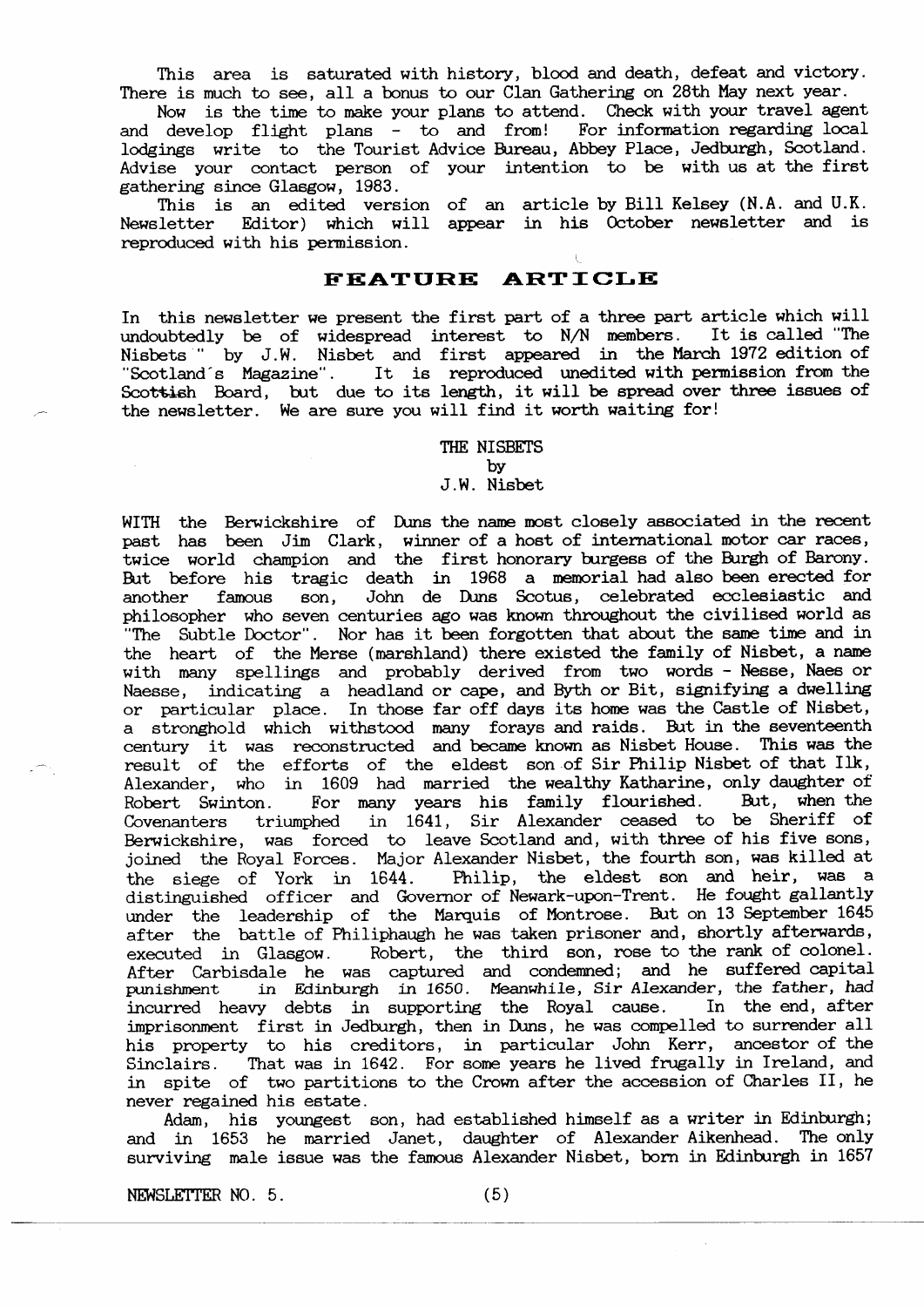and eventually acclaimed as the "ablest and most scientific writer on heraldry in the English language". Although in 1682 he graduated M.A. in Edinburg University and trained for the legal profession, he became increasing absorbed in heraldry. In 1722, having made a thorough study of Scottish, English and European theory and practice, he published his authoritative System of Heraldry, Speculative and Practical, with the True Art of Blazon. In 1725 he died at Dirleton and was buried at the old Greyfriars Church in Edinburgh. And it was there that honour was done to his great work in a ceremony held in May 1934. Before a distinguished audience, John Buchan the The Lord High Commissioner of the General Assembly of the Church of Scotland, paid him tribute to Nisbet the Herald; and he unveiled an artistic plaque to the memory of "a great gentleman and a great scholar".

Alexander Nisbet considered the original purpose of heraldry to be "not merely show and pageantry as some were apt to imagine, but to distinguished and pageantry as some were apt to imagine, but to distinguish persons and families" and to trace the history and achievements of their<br>ancestry. Arms as "hereditary marks of Honour" or "silent names" were carefully defined, the extraordinary vocabulary of the subject was reviewed and much attention wa6 paid to heraldic birds and beasts. Thus the swan was "the symbol of a learned man and one that knew best how to contemn the world". Ihe Boar... "betokened a man of bold spirit, skilful and politick in warlike fates" - a word Nisbet used for "feats", and to the Herald's own family it was specially significant. The ensigns armorial were "Argent, three boars' heads eraeed Sable", with a heLmet above the shield, surmounted for erest by a "boar passant Sable" and in an Escrol over the same the motto "I byd it". For some branches, as for the Nisbets of Cairnhill, Carfin and Greenholm, the legend was "Vis fortibus arma".

Of course, in order to identify members of the clan or family and to distinguish friend from foe, the early Scots wore brightly coloured dress, developing into tartan plaids and kilts. Although mainly a Highland custom, it aleo affected the lowlands, partly a6 a protest against the Union of the Crowns. After the Jacobite risings it was banned. But the restrict legislation was repealed in L782, and the o1d Nisbet tartan was revived.

### **WANTED**

#### (Members Searches)

For descendants of John Nisbet (my great grandfather, b. c1830) who arrived in Tasmania on 24th of July, 1855 on "White Star" from Falmouth, Cornwall. He was a joiner/carpenter. The Shipping Arrivals showed him as being aged 26, Presbyterian and a native of Scotland. He married Catherine Charlotte Rodman, in 1868 at Hobart. Catherine was born ? England c1836, d. Launceston Tasmania 1st Nov., 1908, . They had six children all born in Tasmania.

J.N. Douglas, b. 13th Feb., 1869, m. Martha Helena Olson 21st Apr., 1902; Charlotte Cecelia, b. 25th Aug., 1870, m. John Simpson 7th Jan., 1903; Madeline Mary, b. 20th Jan., 1873, m. Gilbert Everard Moore - my grandfather Nigel Harold, b. 15th July, 1875, m. Jane Keogh, 13th Sept., 1910;

Alice Eunice, b. 25th Mar., 1878, m.?

Janet, b. 7th Apr., 1882, m. ?

J.W. (? J.N.) Douglas Nisbet had a son b. 26th Feb., 1907 at Auburn Victoria.

Contact Mrs. P. Letch, 171 Townshend Road, Subiaco, Western Australia, 6008.

\*\*\*

"My great Aunt Sarah Ewart married James Nesbit of Horsley Northumberland<br>England in the 1870s or 80s. I am writing hoping to make contact with I am writing hoping to make contact with descendants of Sarah Ewart Nesbit".

Contact Mrs. G. Hood of M.S. 537, Kingaroy, Queensland 4610.

NEWSLETTER NO.  $5.$  (6)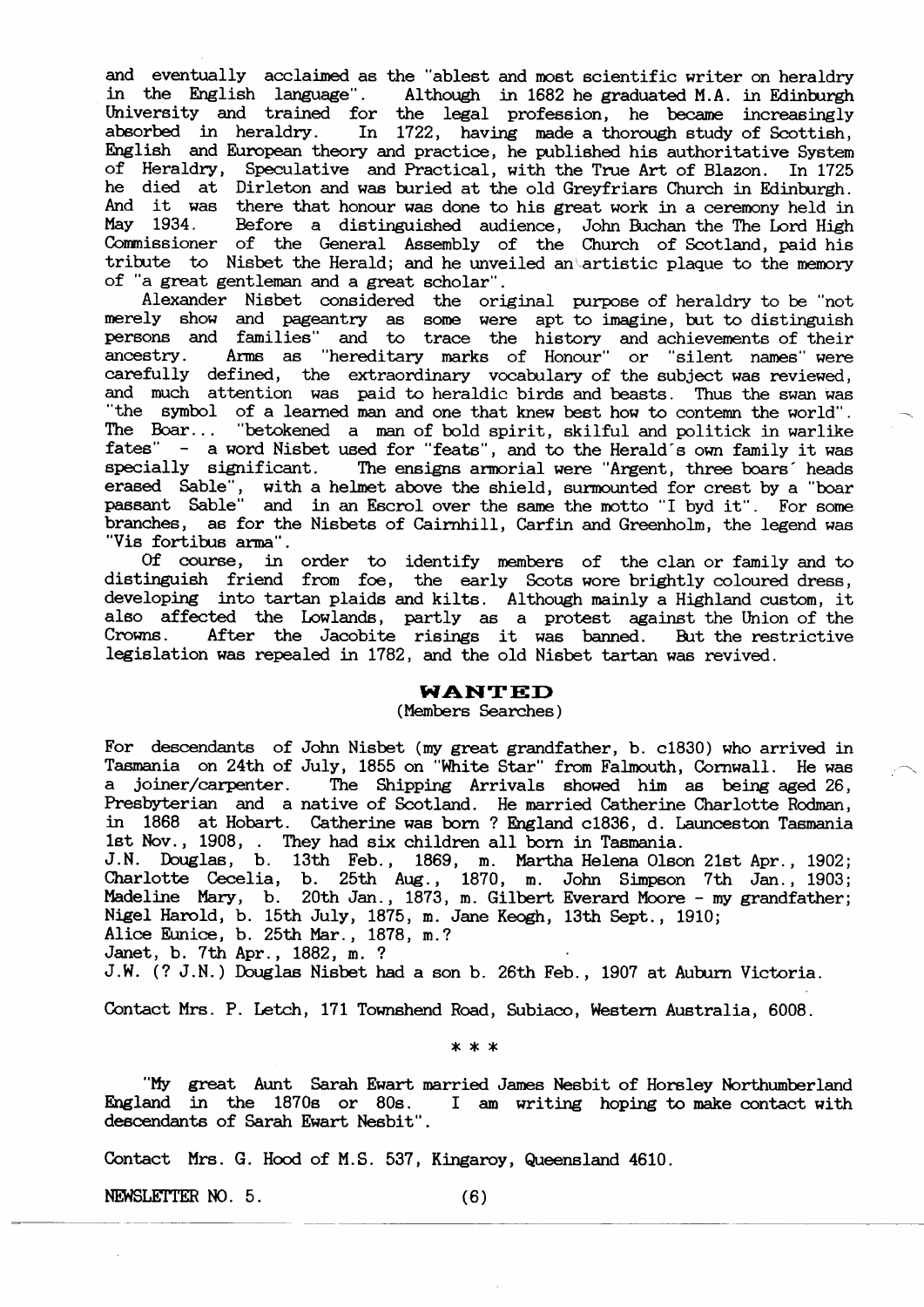#### FOUND

WHOSE ANCESTOR: The following information was supplied by Shauna L. Hicks of Brisbane, Queensland and no doubt there are numerous descendants of Eliza and Matilda Nesbit in Australia.

Eliza Nesbit, b. c1830, m. Thomas Johnston at Knockbridge, Co. Cavan<br>Ireland, 1856. Emig. Queensland 1859. Eliza Nesbit Johnston had 14 children. Emig. Queensland 1859. Eliza Nesbit Johnston had 14 children. Matilda Nesbit, b. 1836, Co. Cavan Ireland, m. John Gaynor at Co. Cavan, 1856. Emigrated to Brisbane Queensland c1856. Matilda Nesbit Gaynor had 8 children.

|           | NOTICE BOAR-D<br>(Upcoming Events in the Local and Overseas N/N Calendar)                                                                                                                                                     |
|-----------|-------------------------------------------------------------------------------------------------------------------------------------------------------------------------------------------------------------------------------|
|           | 1987 Nov. 5 Executive Meeting.                                                                                                                                                                                                |
|           | Dec. 5 Christmas End of Year Celebration.<br>Venue and type of event to be notified later.                                                                                                                                    |
| 1988 Jan. | Newsletter No. 6. (Closing date for material Dec. 1, 1987).                                                                                                                                                                   |
| Apr.      | Newsletter No. 7. (Closing date for material Mar. 1, 1988).                                                                                                                                                                   |
| May. 28   | International Gathering at Ferniehirst Castle near Jedburgh<br>in The Borders in Scotland's S.E. We will be asking members<br>of their intentions in our January issue of the newsletter so<br>that catering may be arranged. |
|           |                                                                                                                                                                                                                               |

# **OBITUARY**

Mrs. Nellie Nesbitt. Members will be saddened to hear of the death of Nellie Nesbitt, grandmother of N/N member Donald Nesbitt. Nellie would have turned one hundred years of age on October 22nd; unfortunately she did not quite reach that milestone. Our sympathy to the many members of Nellie's family.

### STOP PRESS

If you have received a pamphlet during the past weeks from "Family Heritage It you have received a pampiret during the past weeks from ramily heritage<br>Pty. Ltd." introducing "The Book of The Nesbits or Nisbets in Australia", please be warned! Nick Vine Hall, writing in DESCENT , the Journal of the Society of Australian Genealogists, denigrates the publication. The original publishers, Haslingers of the U.S.A. sold their Australian book rights to Halberts and returned to America after many problems with textual changes requined of them bv the Department of Consumer Affairs. As from 7 April 1987, letters to prospective customers are being despatched from 23-27 Marquet Street, Rhodes, N.S.W., 2138, over the name Ruth Truscott. If you send your money, Vou will nost likely be disappointed.

From 'Descent' The Journal of the Society of Australian Genealogists Vol. 17, Part 2.

\*\*\*

NEW MEMBERS: Please add these names and addresses of new members, to the supplement which was included with Newsletter No. 4.

 $NEWSLETTER NO. 5.$  (7)